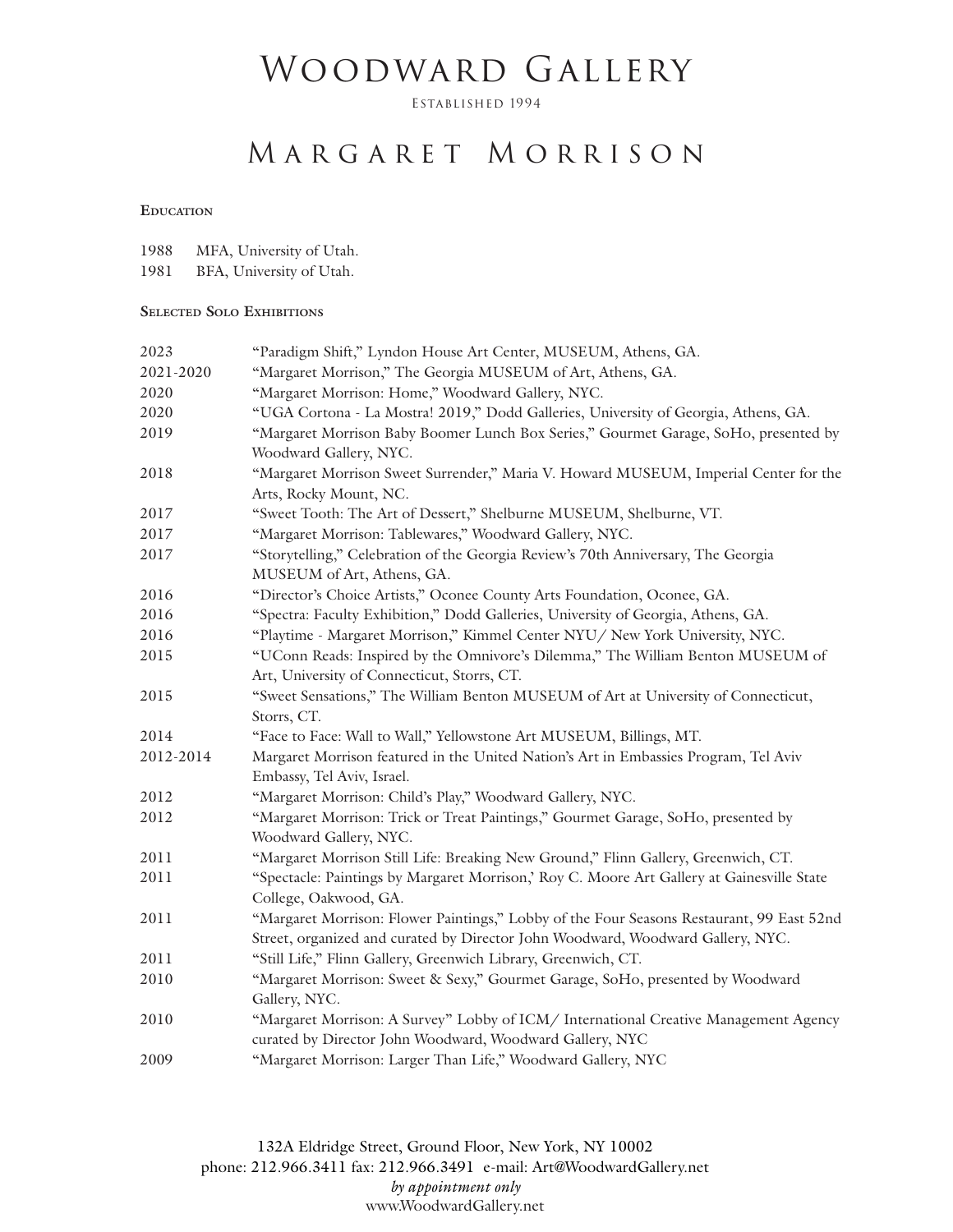| 2008 | "Margaret Morrison: Director's Choice," Curated by Director Joe Ruiz, Oconee Cultural Arts  |
|------|---------------------------------------------------------------------------------------------|
|      | Foundation, Watkinsville, GA.                                                               |
| 2008 | "Faculty Exhibition," Group, Lamar Dodd School of Art, University of Georgia, Athens, GA.   |
| 2007 | "Margaret Morrison: Large Still Life Paintings," Gourmet Garage, SoHo presented by          |
|      | Woodward Gallery, NYC.                                                                      |
| 2006 | "Margaret Morrison: The Power of Observation- a Retrospective of Paintings," University of  |
|      | Georgia, Broad Street Gallery, Athens, GA.                                                  |
| 2005 | "Margaret Morrison: Patron Saints and Rituals," Woodward Gallery, NYC.                      |
| 2005 | "Margaret Morrison: Still-Lifes" Gourmet Garage, SoHo, presented by Woodward Gallery, NYC.  |
| 2004 | "The Art of Restoring Lives-to Benefit Wears Valley Ranch," Featured Artist, Atlanta, GA.   |
| 2003 | "Margaret Morrison: Centricity," Woodward Gallery, NYC.                                     |
| 2003 | "Museum Auction and Gala," Huntsville MUSEUM of Art, Huntsville, AL.                        |
| 2001 | "Margaret Morrison STILL/David Febland LIFE," Woodward Gallery, NYC.                        |
| 2000 | "Margaret Morrison: The Theory of Flight and Painting," Woodward Gallery, NYC.              |
| 1998 | "Margaret Morrison: American Life," Woodward Gallery, NYC.                                  |
| 1997 | "Margaret Morrison," Gallery at the Roundabout in Times Square in collaboration with        |
|      | Woodward Gallery, NYC.                                                                      |
| 1996 | "Margaret Morrison: Prophesy Paintings," Woodward Gallery, NYC.                             |
| 1994 | "Artifacts," Pleiades Gallery, New York, NY.                                                |
| 1993 | "A Moment Before," Monongalia Art Center, Morgantown, WV.                                   |
| 1991 | "Margaret Morrison: Figurative Paintings," Atrium Gallery, Salt Lake City, UT.              |
| 1989 | "Utah Painting and Sculpture," Traveling exhibition sponsored by the Utah Arts Council, UT. |
| 1989 | "Utah '88 Painting and Sculpture," Salt Lake Art Center, MUSEUM, Salt Lake City, UT.        |
| 1988 | "The Medium is The Message," Bountiful-Davis Art Center, MUSEUM, Bountiful, UT.             |
| 1988 | "Margaret Morrison: Paintings and Drawings," Gittins Gallery, Salt Lake City, UT.           |
| 1987 | "Works on Paper," Juried by Robert Henning, Jr., Chief Curator of the Santa Barbara         |
|      | MUSEUM of Art, Salt Lake Art Center, Salt Lake City, UT,                                    |
| 1986 | "Works on Paper," Juried by Robert Henning Jr., Chief Curator of the Santa Barbara          |
|      | MUSEUM of Art, Juror Award and Utah Arts Council Purchase Award, Salt Lake Art Center,      |
|      | Salt Lake City, UT.                                                                         |

#### **Selected Group Exhibitions**

| 2024-2022 | "Highlighting Contemporary Art in Georgia   Picture This," Group, organized by the             |
|-----------|------------------------------------------------------------------------------------------------|
|           | Georgia MUSEUM of Art and the Lyndon House Arts Center. Exhibition Travelling to:              |
|           | Lyndon House Arts Center, Athens, GA, June - September, 2022; Illges Gallery at                |
|           | Columbus State University, Columbus, GA, October – November, 2022; Albany MUSEUM               |
|           | of Art, Albany, GA, December 2022 - March 2023; LaGrange Art MUSEUM, LaGrange,                 |
|           | GA, April - July, 2023; MUSEUM of Arts and Sciences, Macon, GA, August - October,              |
|           | 2023; Morris MUSEUM of Art, Augusta, GA, November, 2023 – April, 2024.                         |
| 2022      | "86th National Midyear Exhibition," Awarded Best In Show, Group, Guest Curator William         |
|           | Underwood Eiland, Director of the Georgia MUSEUM of Art, The Butler Institute of American Art, |
|           | MUSEUM, Youngstown, OH.                                                                        |
| 2022      | "New in 22," Group, Woodward Gallery, NYC.                                                     |
| 2022      | "Gathered V," Group, MUSEUM of Contemporary Art/ MOCA GA, Atlanta, GA.                         |
| 2021      | "A La Carte," Group, Abroms- Engel Institute for the Visual Arts, MUSEUM,                      |
|           | Birmingham, AL.                                                                                |

132A Eldridge Street, Ground Floor, New York, NY 10002 phone: 212.966.3411 fax: 212.966.3491 e-mail: Art@WoodwardGallery.net *by appointment only* www.WoodwardGallery.net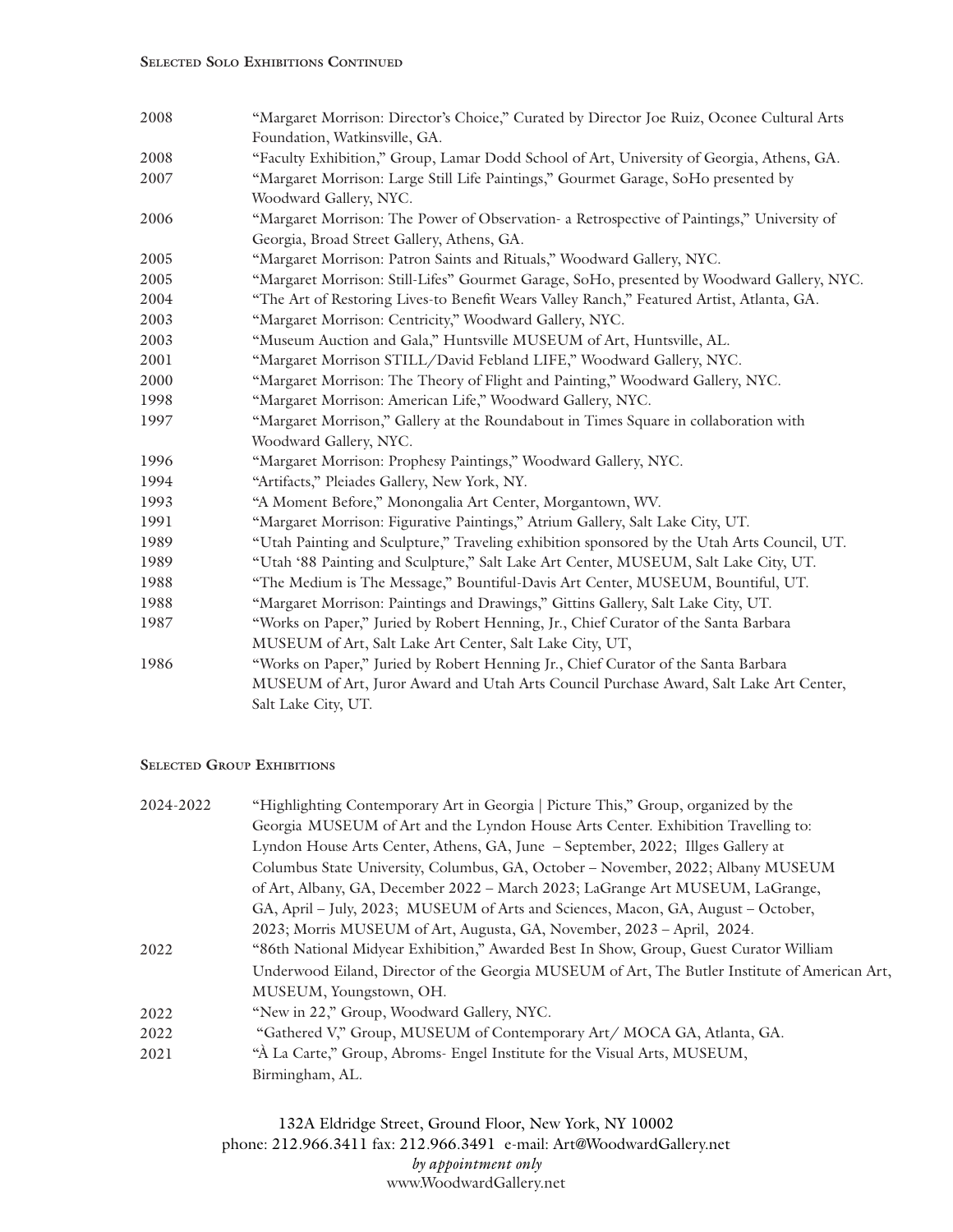| 2019-2020 | "SEDICIM XVI," Group, including works by Willem de Kooning, Andy Warhol, Franz Kline,                                                                                          |
|-----------|--------------------------------------------------------------------------------------------------------------------------------------------------------------------------------|
|           | Paul Gauguin, Richard Hambleton and others at the Down Town Association, 60 Pine Street,                                                                                       |
|           | Woodward Gallery, NYC.                                                                                                                                                         |
| 2020      | "Faculty Exhibition: All Together Now," Dodd Galleries, University of Georgia, Athens, GA.                                                                                     |
| 2019      | "Lyndon House 44th Juried Exhibition," Lyndon House Art Center, Athens, GA. Juried by<br>Lauren Haynes, curator of Contemporary Art at Crystal Bridges MUSEUM of American Art. |
| 2019      | "Down Town Summer Salon," Group, Down Town Association, 60 Pine Street, presented by                                                                                           |
|           | Woodward Gallery, NYC.                                                                                                                                                         |
| 2017      | "Introducing Woodward Gallery Windows," Margaret Morrison, Richard Hambleton, Brad                                                                                             |
|           | Robson, Woodward Gallery, NYC.                                                                                                                                                 |
| 2016      | "Fall Salon," Group, Woodward Gallery, NYC.                                                                                                                                    |
| 2015      | "Both Ways," Margaret Morrison and Susan Breen, Woodward Gallery, NYC.                                                                                                         |
| 2008      | "Works on Paper," Group, Woodward Gallery at the Park Avenue Armory, NYC.                                                                                                      |
| 2007      | "Free Play," Group, Curated by Judith Page, Islip Art MUSEUM, East Islip, NY.                                                                                                  |
| 2007      | "Visual Noise," Group, University Memorial Center (UMC) Art Gallery, University of<br>Colorado, Boulder, CO.                                                                   |
| 2005      | "Write A Beautiful World" Group, National Arts Club, NYC.                                                                                                                      |
| 2005      | "Winter Paper Seven," Group, including works on paper by Jean Michel Basquiat, Alexander<br>Calder, Richard Estes, Roy Lichtenstein, Andy Warhol, Tom Wesselmann, and others,  |
|           | Woodward Gallery, NYC                                                                                                                                                          |
| 2003      | "Paper Invitational VI," Group, including works on paper by Andy Warhol, Robert Indiana, Jasper<br>Johns, Roy Lichtenstein and others; Woodward Gallery, NYC                   |
| 2003      | "Georgia Review Artists," Group, Mercury Fine Arts, Athens, GA.                                                                                                                |
| 2002      | "Paper Invitational V," Group, including works on paper by Andy Warhol, Robert Indiana,                                                                                        |
|           | Jasper Johns, Roy Lichtenstein and others; Woodward Gallery, NYC.                                                                                                              |
| 2001      | "Paper Invitational IV," Group, including works on paper by Ellsworth Kelly, Keith Haring,<br>Robert Rauschenberg, and others; Woodward Gallery, NYC.                          |
| 2000      | "Paper Invitational III," Group, including works on paper by Basquiat, Keith Haring, Robert                                                                                    |
|           | Indiana, Jasper Johns, Roy Lichtenstein, Robert Motherwell, Betty Parsons, Andy Warhol and<br>others; Woodward Gallery, NYC.                                                   |
| 1999      | "Femalenergy II," Group, Leading Woman Artists, Woodward Gallery, NYC                                                                                                          |
| 1999      | "Paper Invitational II," Group, including works on paper by Keith Haring, Robert Indiana,                                                                                      |
|           | Robert Motherwell, Roy Lichtenstein, Leon Polk Smith, Andy Warhol, and others; Woodward<br>Gallery, NYC.                                                                       |
| 1998      | "Paper Invitational," Group, including works on paper by Alexander Calder, M.C. Escher,                                                                                        |
|           | Sam Francis, Keith Haring, Jasper Johns, Knox Martin, Andy Warhol, and others; Woodward                                                                                        |
|           | Gallery, NYC.                                                                                                                                                                  |
| 1994      | "Three Artists," GOLA/ Woodward Gallery, NYC.                                                                                                                                  |
| 1991      | "University of Utah Faculty Exhibit," Group, Utah MUSEUM of Fine Arts, Salt Lake City, UT.                                                                                     |
| 1983      | "AAVA Utah Women Artists," Group, Utah MUSEUM of Fine Arts, Salt Lake City, UT.                                                                                                |
| 1982      | "Utah '82," Group, Utah MUSEUM of Fine Arts, Salt Lake City, UT.                                                                                                               |
| 1982      | "Competition," Group, Bountiful-Davis Art Center, MUSEUM, Bountiful, UT.                                                                                                       |

#### **Bibliography**

**2022** "Margaret Morrison: The Antiques Paintings, A Series of Paintings Inspired by The Antique Markets of Tuscany," Published by Woodward Gallery, NYC, Softcover: ISBN 979-8-21-033-228-8, 78 pages, 2022.

> 132A Eldridge Street, Ground Floor, New York, NY 10002 phone: 212.966.3411 fax: 212.966.3491 e-mail: Art@WoodwardGallery.net *by appointment only* www.WoodwardGallery.net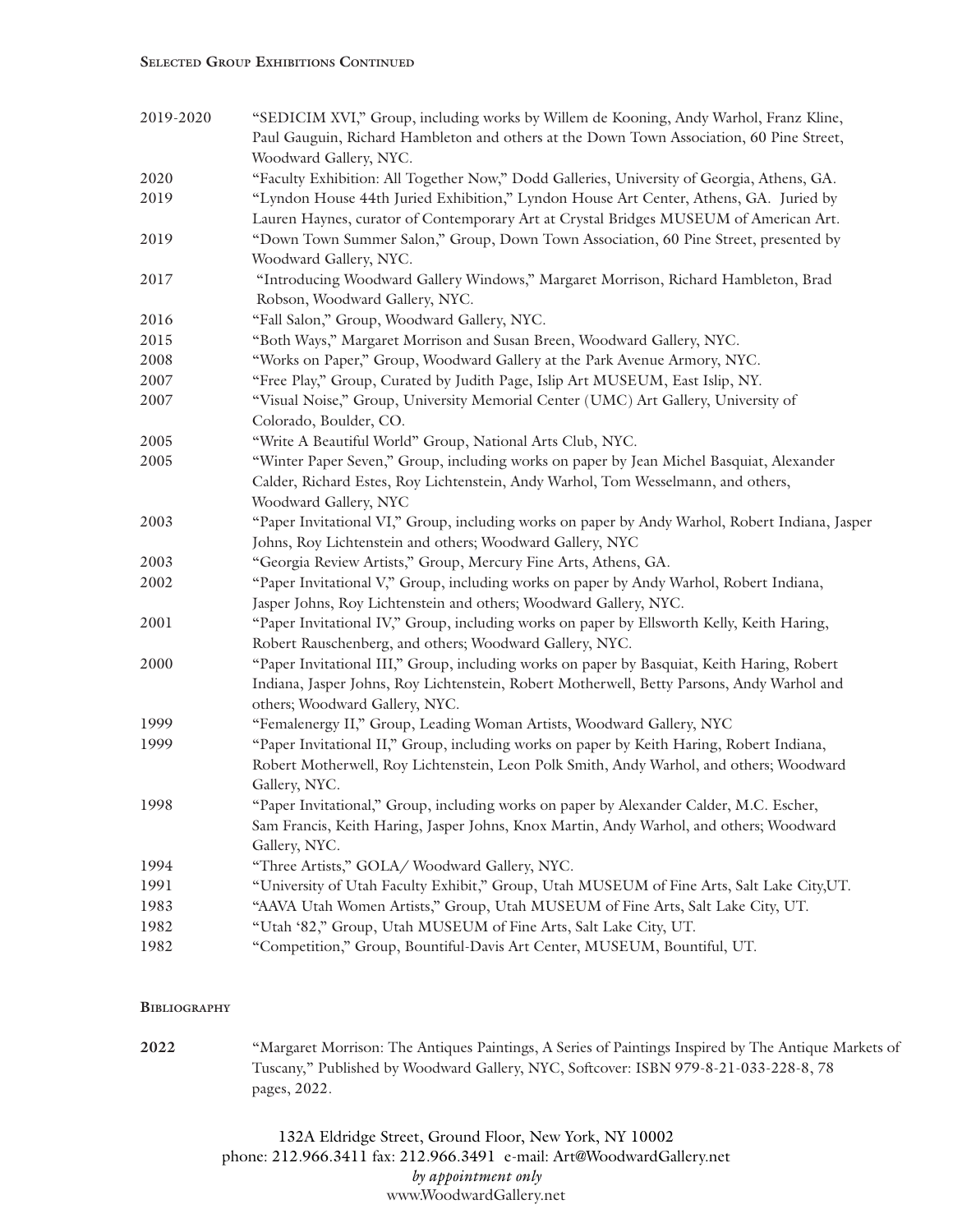| 2022 | "New In 22," Published by Woodward Gallery, NYC, Exhibition Catalogue. Softcover: ISBN<br>$9798210023070$ , p. $58 - 65$ , 2022.                                                                                                             |
|------|----------------------------------------------------------------------------------------------------------------------------------------------------------------------------------------------------------------------------------------------|
| 2021 | "A La Carte: A Visual Exploration of Our Relationship with Food," Abroms-Engel Institute for the Visual<br>Arts, AEIVA, the University of Alabama at Birmingham. Printed Exhibition Catalogue, 2021.                                         |
| 2021 | "A La Carte: A Visual Exploration of Our Relationship with Food," Exhibition Virtual Catalogue and<br>Walkthrough, Abroms -Engel Institute for the Visual Arts, The University of Alabama at Birmingham.<br>September 8 - December 12, 2020. |
| 2021 | "Margaret Morrison: Home/Away." Woodward Gallery, NYC. Exhibition Catalogue.                                                                                                                                                                 |
| 2021 | "A La Carte: A Visual Exploration of Our Relationship with Food," Abroms-Engel Institute for the<br>Visual Arts, AEIVA, the University of Alabama at Birmingham. Printed Exhibition Catalogue.                                               |
| 2020 | "A La Carte: A Visual Exploration Of Our Relationship With Food," Exhibition Virtual Catalogue and<br>Walkthrough, Abroms-Engel Institute for the Visual Arts, The University of Alabama a Birmingham.<br>September 8 - December 12, 2020.   |
| 2020 | UAB News, "Enjoy A la carte: A Visual Exploration of Our Relationship with Food, presented by UAB's<br>AEIVA" by Shannon Thomason, September 2, 2020.                                                                                        |
| 2020 | "Margaret Morrison: Home/Away," Exhibition Catalogue, 60 pages, Woodward Gallery, NYC, NY.                                                                                                                                                   |
| 2020 | "Margaret Morrison: Home/Away," Published by Woodward Gallery, NYC, Issuu, Exhibition Catalogue,<br>60 pages, 2020.                                                                                                                          |
| 2020 | "Margaret Morrison, From the Observer to the Observed," Catalogue of Works by Margaret Morrison,<br>Blurb. 24 pages.                                                                                                                         |
| 2019 | "Lyndon House 44th Juried Exhibition," Exhibition Catalogue, p. 32.                                                                                                                                                                          |
| 2019 | Wall Street International, "Margaret Morrison Baby Boomer Lunch Box Series" Gallery listing with<br>images.                                                                                                                                  |
| 2019 | New York Times, "I'll Have What She's Having," article by Priya Krishna featuring Keramikos, p. 87,<br>November 13, 2019.                                                                                                                    |
| 2019 | Flagpole Magazine, "The Lyndon House's '44th Juried Exhibition' Presents Works by 130 Artists," by<br>Jessica Smith, featured image of Keramikos, March 13, 2019.                                                                            |
| 2019 | Georgia Magazine, "Italian Summer- Celebrating 50 years of Bulldogs studying abroad in Cortona," by<br>Eric Rangus, p. 27 - 33, Fall 2019.                                                                                                   |
| 2019 | Columns: The online newspaper for the University of Georgia community, "Italian Summer," by Eric<br>Rangus, Sept. 19, 2019.                                                                                                                  |
| 2019 | Widewalls, "Sixteen Artists Spanning Centuries Take Over Woodward Gallery" feature article by Elena<br>Martinique.                                                                                                                           |
| 2018 | Widewalls, "Margaret Morrison's Mouth-Watering Paintings in North Carolina" feature article by Elena<br>Martinique.<br>Make Great Art on Your IPad, by Alison Jardine.                                                                       |
| 2017 | Widewalls, "Painting the Luster-Margaret Morrison" feature article by Angie Kordic.                                                                                                                                                          |
| 2016 | The Franklin Chronicles, "Painting the Luster: Margaret Morrison" by A. Flurry.                                                                                                                                                              |
| 2016 | NYU Press, NYU Kimmel Windows Presents "Playtime," Works by Margaret Morrison.                                                                                                                                                               |
| 2016 | Arte Fuse, "Margaret Morrison Playtime November 2016 - January 2017 at NYU." Gallery listing with<br>images.                                                                                                                                 |
| 2016 | Widewalls, "Margaret Morrison Art on View at Woodward Gallery This Fall."                                                                                                                                                                    |
| 2016 | Post Road Literary Magazine, Boston College Department of English, by C. Boucher.                                                                                                                                                            |
| 2016 | Arte Fuse, "Atomic No. 47 - For Your Eyes Only" feature article by A K Atif.                                                                                                                                                                 |
| 2016 | Agave Magazine, "Five Questions with Margaret Morrison" feature interview and article by D. Ain.                                                                                                                                             |
| 2015 | Widewalls, "Both Ways at Woodward Gallery," by Neda K.                                                                                                                                                                                       |
| 2015 | Widewalls, "Margaret Morrison" feature article by Bojan Zlatkov.                                                                                                                                                                             |
| 2015 | UConn Today, "Food is Art in UConn Reads Exhibits," by Kenneth Best.                                                                                                                                                                         |
| 2015 | The Krakens, "Margaret Morrison: Toys in the Attic" by feature interview and article Garrick Infanger.                                                                                                                                       |

132A Eldridge Street, Ground Floor, New York, NY 10002

phone: 212.966.3411 fax: 212.966.3491 e-mail: Art@WoodwardGallery.net

### *by appointment only*

www.WoodwardGallery.net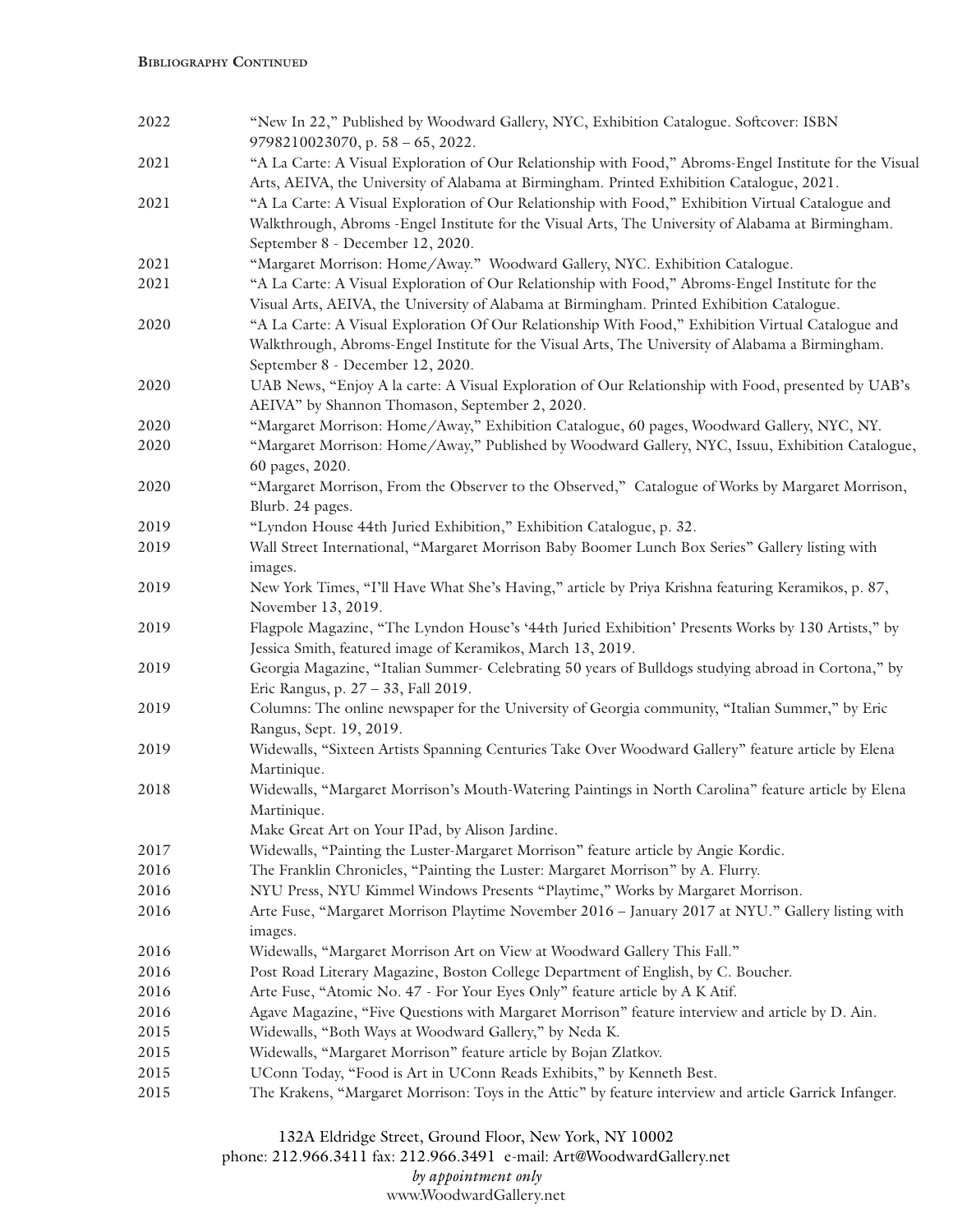#### **Bibliography Continued**

| 2015 | Arte Fuse, "Susan Breen and Margaret Morrison: Both Ways at Woodward Gallery, New York                                                                                                                                   |
|------|--------------------------------------------------------------------------------------------------------------------------------------------------------------------------------------------------------------------------|
|      | Reviews.                                                                                                                                                                                                                 |
| 2015 | "Susan Breen and Margaret Morrison "Both Ways" @ Woodward Gallery, NYC" Art and Culture.                                                                                                                                 |
| 2015 | BlouinArtinfo, "Susan Breen & Margaret Morrison: Both Ways" Gallery Shows and Listing.                                                                                                                                   |
| 2015 | Wall Street International, "Both Ways" Gallery listing with images.                                                                                                                                                      |
| 2015 | Mother-Musing, "Susan Breen & Margaret Morrison at Woodward Gallery" interview by Susan<br>Breen.                                                                                                                        |
| 2015 | Franklin Chronicles, "Art in Embassies," feature article by A. Flurry. University of Georgia.                                                                                                                            |
| 2012 | Art.State.Gov, Art in Embassies - 50th Anniversary, Listed Artist in Tel Aviv U. S. Embassy.<br>NYArtScene.info, "Most Interesting Art Exhibition," November 26th.                                                       |
|      | Little Collector, "Margaret Morrison: Child's Play," Exhibition, Feature, November 19th.                                                                                                                                 |
|      | ABC New York - Eyewitness News, Community Calendar Arts & Exhibitions, November                                                                                                                                          |
|      | M- The New York Art World, LES Map, "Margaret Morrison: Child's Play," Full Page illustration                                                                                                                            |
|      | back cover, November- December.                                                                                                                                                                                          |
| 2012 | Artefuse.com, "Margaret Morrison: Child's Play", Feature, November.                                                                                                                                                      |
|      | NYFA, New York Foundation For the Arts, "Margaret Morrison: Child's Play", Feature, November-                                                                                                                            |
|      | December.                                                                                                                                                                                                                |
|      | ArtNews Magazine, "Margaret Morrison: Child's Play," Full page illustration, November Issue.<br>Aesthetica Magazine International, "Margaret Morrison: Child's Play," Full page illustration October-<br>November Issue. |
| 2012 | Coast to Coast AM "Halloween Gallery 2012," Featured artwork, October 2012                                                                                                                                               |
|      | MotherMusing.com "Margaret Morrison: Deeply Tied," Feature Article, Vol. 28, October.                                                                                                                                    |
|      | Contemporaryart.com, "Margaret Morrison: Child's Play," Feature, October.                                                                                                                                                |
|      | HGTV, Home by Novogratz, Little Collector - Morrison's "Fisher Price People," Brooklyn                                                                                                                                   |
|      | Brownstone Kid's Room, Season 2, Episode HHBN-213H.                                                                                                                                                                      |
| 2011 | Art New England, Still Life: Breaking New Ground at Flinn Gallery, Greenwich Library, September-                                                                                                                         |
|      | October issue.                                                                                                                                                                                                           |
|      | The Pinch, Volume 31 No. 2, The University of Memphis, Fall 2011, pg. 135-138                                                                                                                                            |
| 2010 | Sheila Gibson Stoodly, "Picture This," Art & Antiques, May, p. 72.                                                                                                                                                       |
|      | Bust Magazine, Feature article and ilustrations on America Ferrera with Margaret Morrison Rose<br>painting, February/March issue, pages 40-41.                                                                           |
| 2009 | Florida Design, Palm Beach, Home & Decor, Winter Issue, pages 171-172 with color illustration.                                                                                                                           |
| 2009 | "Margaret Morrison to Judge Festival 2009," Dalton Daily Citizen, June 27.                                                                                                                                               |
| 2009 | CBS News, April 2, Feature, 11pm.                                                                                                                                                                                        |
| 2009 | Smithsonian Magazine Food and Think, April 3, "Eye Candy at a Sweet Exhibition", Feature review,                                                                                                                         |
|      | by Lisa Bramen; http://blogs.smithsonianmag.com/food/2009/04/03/eye-candy-<br>at-<br>a-sweet-art-exhibition/                                                                                                             |
| 2009 | ARTnews, April, "Margaret Morrison: Larger Than Life", Full page, color illustration page 20.                                                                                                                            |
| 2009 | Art & Antiques, April, "Margaret Morrison: Larger Than Life," Full two page spread, color                                                                                                                                |
|      | illustrations, pages 1 & 2.                                                                                                                                                                                              |
| 2009 | Art Knowledge News, posted March 7, "Woodward Gallery Presents Margaret Morrison".                                                                                                                                       |
| 2009 | The M Magazine, March, "Margaret Morrison, Woodward Gallery," Feature review by Joel Simpson,                                                                                                                            |
|      | pages 10 & 11, with full color illustration.                                                                                                                                                                             |
| 2008 | Dynamic Color Painting for the Beginner, by Diane Edison, Published by Harry N. Abrams.                                                                                                                                  |
| 2008 | The Oconee Leader, May 22, "Southworks Artists Market this Weekend," by Rebecca Rose, with<br>color illustration.                                                                                                        |
| 2008 | Athens Banner-Herald, May 21, "Southworks Kicks off this Weekend," by Tommy McGahee, with                                                                                                                                |
|      | full color illustration.2008 Athens Banner-Herald, October 10, "Margaret Morrison: Senior lecturer                                                                                                                       |
|      | with UGA's Lamar Dodd School of Art - Diagnosed March 2008 at 48," color illustration.                                                                                                                                   |
|      | 132A Eldridge Street, Ground Floor, New York, NY 10002                                                                                                                                                                   |

phone: 212.966.3411 fax: 212.966.3491 e-mail: Art@WoodwardGallery.net *by appointment only* www.WoodwardGallery.net